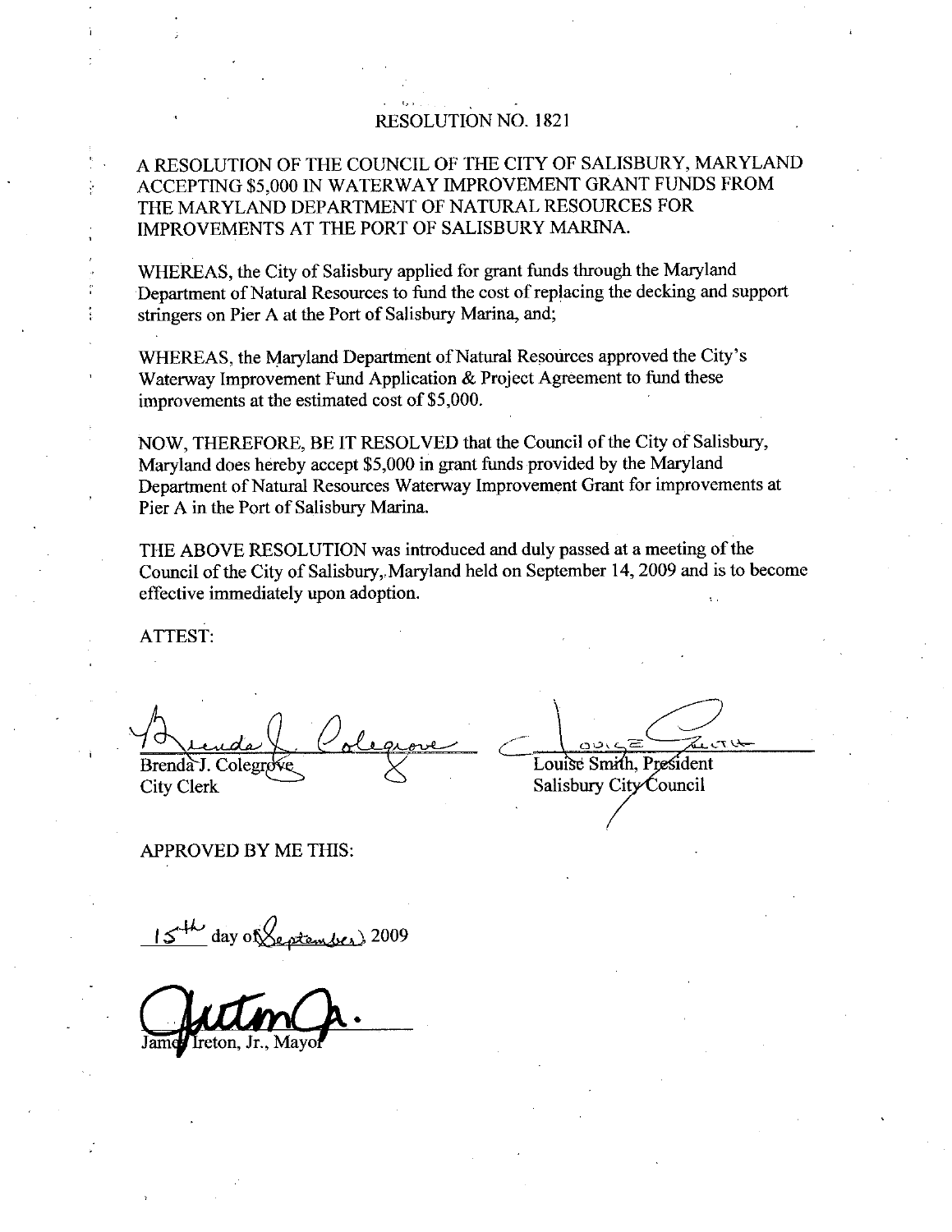## Date: August 20, 2009



A Team of Teams **Making a Difference!**  Memorandum for: City Administrator & City Council

### Subject: Acceptance of Waterway Improvement Grant Funds

Subject: Acceptance of Waterway Improvement Grant Fund<br>Attached is the Resolution for the acceptance of a \$5,000<br>Waterway Improvement Grant from the Maryland Department of Natural Resources for the replacement of deteriorated deck boards and stringers on Pier A at the Port of Salisbury Marina Memorandum for: City Administr<br> **Subject: Acceptance of Water**<br>
Attached is the Resolution for the<br>
Waterway Improvement Grant fro<br>
Natural Resources for the replace<br>
and stringers on Pier A at the Pot<br>
The Marina plans to

The Marina plans to have <sup>a</sup> majority of the work completed by <sup>a</sup> licensed contractor during the non-boating season so that there will be little to no disruption of service on that Pier

Unless you or the Mayor has further questions, please forward this memorandum to the City Council. For any additional questions you Unless you or the Mayor has further questions, please forware<br>memorandum to the City Council. For any additional questior<br>may have, I can be reached at (410) 548-3170 or by e-mail at<br>cmessick@ci.salisburv.md.us.

Sincerely

Newell W. Messick III, P.E. Acting Director of Public Works

D<br>BCEIVED<br>AL aug 2 7 2009

Enclosures 1 – Grant Approval Letter from DNR

 $\mathbf 1$ 

NEWELLW MESSICK III PE ACTING DIRECTOR

Government Office Building 125 North Division Street Salisbury, MD 21801-4940 125 North Division Street<br>
Salisbury, MD 21801-4940<br>
Phone: (410) 548-3170<br>
Fax: (410) 548-3107<br>
www.ci.salisbury.md.us/publicworks/

Phone: (410) 548-3170

Fax: (410) 548-3107